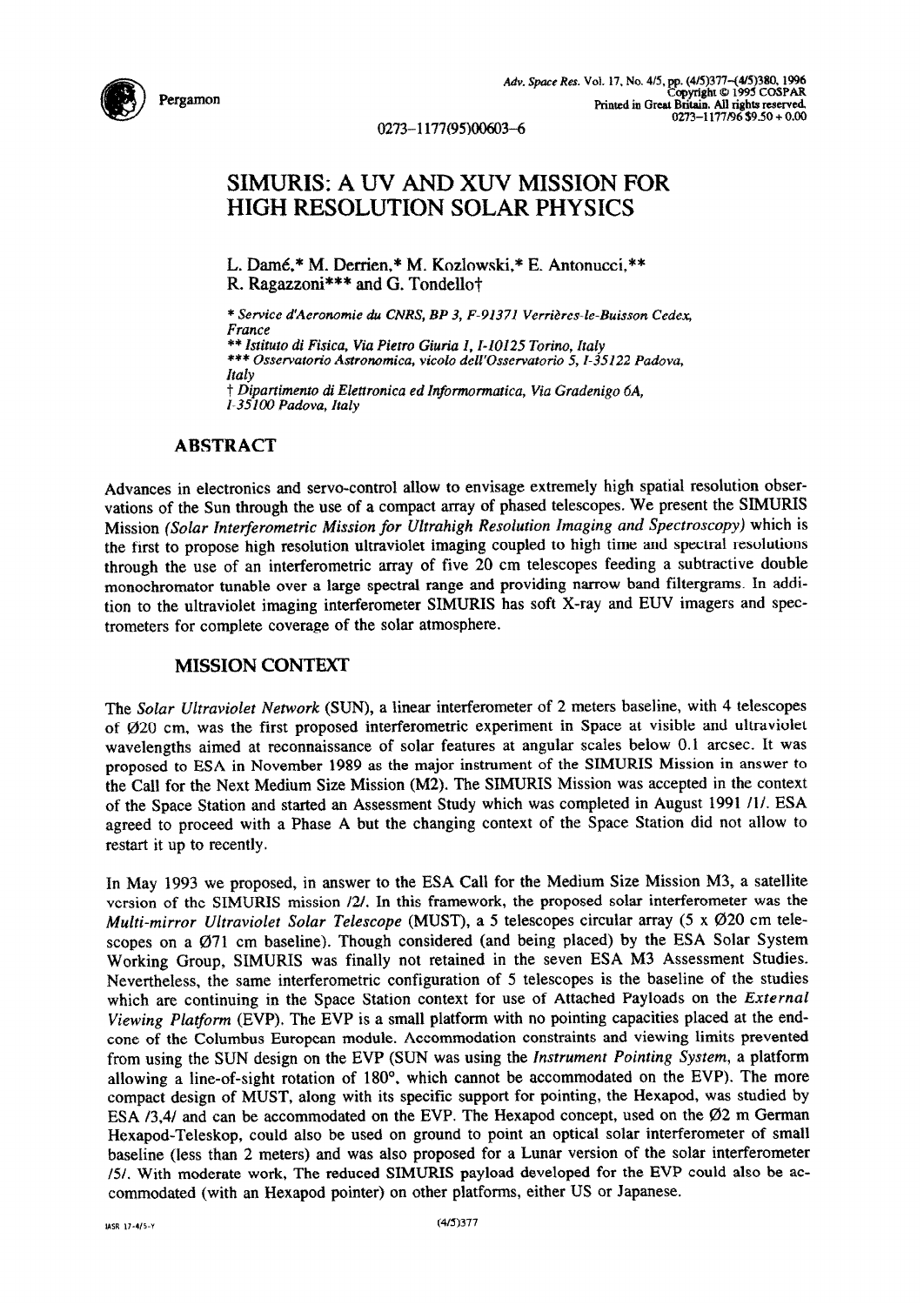### (4L9378 **L. Dam6 et** al.

### **SCIENTIFIC RATIONALE FOR SOLAR INTERFEROMETRY**

Considerable evidence suggests that all scales of the Sun' structures, as well as other interesting astrophysical objects, are coupled to small-scale processes associated with intermittent magnetic fields and turbulent stresses. Though the minimum temperature gradient scale across structures in the solar atmosphere (chromosphere and corona) might in principle be 25 cm (ion gyroradius), it will probably be smeared out by plasma micro-instabilities (such as drift waves), and the relevant minimum observable scale is more realistically of the order of 10-30 km. This scale range is comparable to the photon mean free path in the chromosphere. Slightly larger scales can be expected in the corona (though gradient across coronal loops may also be a few km). Altogether this situation is rather fortunate because we have access to higher resolutions in the far UV than in the visible or in X-ray (multilayer telescopes are limited to 1 arcsec or so); in the UV the emission lines are generally thin, i.e. not affected by the optically thick transfer conditions which prevail in the visible and near UV lines accessible from ground and we can expect to see structures with scales 10 to 30 km. In the visible, thick transfer in the atmosphere blurs the signature of structures and nothing smaller than 70-100 km should be observed. This means that with a single instrument of meter class diameter (e.g. 70 cm) we have the appropriate, scientifically justified, spatial resolution for both the UV (25 km at Lyman Alpha 1200  $\AA$ ) and the visible / near UV (80 km in the Ca II K line 3963  $\AA$ ).

A breakthrough in high spatial resolution observations (25 km is 30 times more spatial resolution than any previous solar instrument in Space) should allow to understand in finer physical details processes like magnetic heating in coronal loops (temperature profiles, time dependence, spatial localization of heating processes) but, also, by access to visible wavelengths, the coupling between turbulent convective eddies and magnetic fields in the photosphere. Another scientific objective is the plasma heating processes and thermal inputs of flares and microflares and their fine magnetic field structures. Fig. 1 summarizes these objectives and their characteristic scales. A detailed description of these objectives can be found in /6,7/ and in the SIMURIS Report /l/ (available from ESA).



Fig. 1. Solar physics requirements: space-time characteristics of solar phenomena (small print) and paradigms of magnetohydrodynamics (capitals). The axes specify intrinsic scales, corresponding to desirable resolution. The dotted line is the ground-based optical resolution limit, including new techniques (adaptive optics). This figure portrays the main reasons why solar physics needs interferometers in Space. Altogether, this figure displays quite fortunate circumstances. The magnetic structuring of the outer solar atmosphere is faithfully encoded in short-wavelength diagnostics of which the line formation is optically thin. The proximity of the Sun translates into shortness of the required baselines compared to non-solar astrophysics. A meter suffice for all phenomena because the smallest (e.g. flare kernels) are also best observed at the shortest wavelengths. Thus, Space observation with relatively modest baselines suffices for solar physics.

If the need for high spatial and spectral resolutions is commonly agreed, the question is why an interferometer and not a single-dish large telescope. The answer is that the required measurement needs exceed the limitations of conventional instrumentation  $- a 0.7-1 m$  telescope diffraction-limited in the far UV is, in practice, exceedingly difficult to construct - but also, that even if possibly perfect, a meter class telescope would be more costly and difficult to control and assemble.

The Michelson interferometric approach represents significant advantages over diffraction-limited large telescope imaging. Only small telescopes are necessary and their small secondary mirrors can act directly as active pointing mirrors, without requiring intermediate optics for this purpose. Telescopes larger than 50 cm cannot be polished to the specification of  $\lambda$ /8 at Lyman  $\alpha$  (120 nm) while small ones can. The Hubble Space Telescope, a 2.4 m mirror, even if of perfect figure, is still a factor 10 away (0.1 arcsec rather than 0.01 arcsec) from its diffraction limit in the far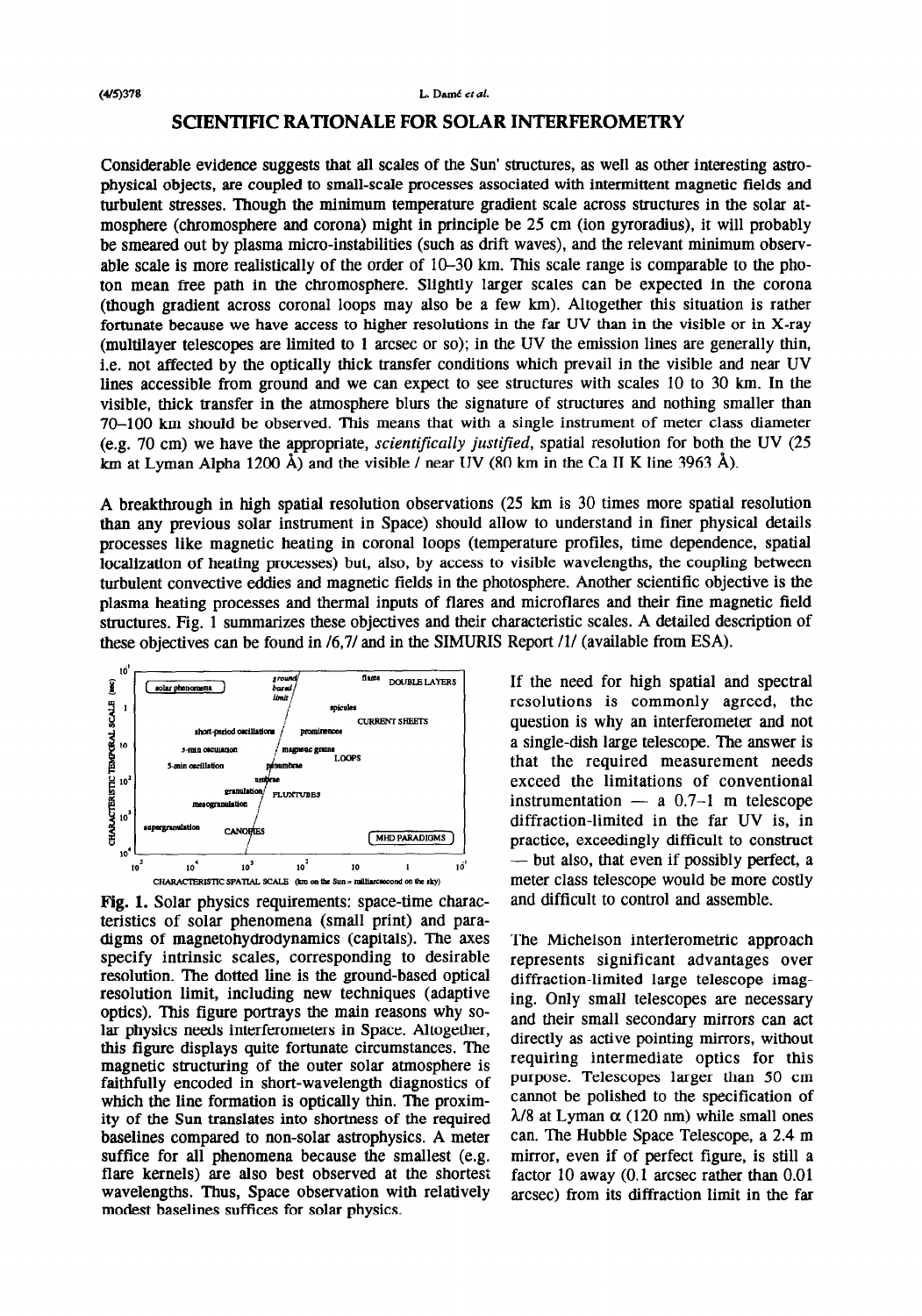UV due to the residual ripples left on its surface by the polishing process /8/. Interferometry requires to control the residual optical path delays between telescopes but this, consequently, guarantees a perfect 'wavefront' suitable for diffraction-limited imaging. Adaptive optics is not an alternative to obtain the correct figure precision of large mirrors or to control the resulting errors, because of thermal cycling in orbit.

Altogether, the modest baseline required to obtain major scientific results and the simplified control of an imaging interferometer (which doesn't need an absolute metrology like the one developed for the astrometric programs) result in very reasonable cost and mass which open solar interferometry programs to the small satellites programs currently envisaged by CNES and NASA (Small or Medium Explorer programs). The Reduced SIMURIS Payload adapted to small platforms and satellites is presented in Table 1 (XUV Spectrometers and Solar Irradiance monitoring instruments could be envisaged in addition for completeness as a solar observatory).

|                                                       | Instrument                                                               | Wavelength<br>range $(A)$                                                                     | <b>Resolutions:</b><br>spatial (arcsec)<br>and spectral $(A)$                 | Field-of-view<br>(": arcsec)<br>(': arcmin)                    | Optical<br>characteristics                                                                                            |
|-------------------------------------------------------|--------------------------------------------------------------------------|-----------------------------------------------------------------------------------------------|-------------------------------------------------------------------------------|----------------------------------------------------------------|-----------------------------------------------------------------------------------------------------------------------|
| High<br><b>Spatial</b><br><b>Resolution</b><br>Imager | <b>MUST</b><br>(Multi-mirror<br>Ultraviolet<br>Solar Telescope)          | $1170 - 2000$<br>$1300 - 2800$<br>$2800 - 4000$                                               | $0.03$ Å<br>0.03"<br>$\sim$ 200 Å<br>0.12"<br>0.08"<br>$0.01 \text{ Å}$       | $10'' \times 10''$<br>$30'' \times 30''$<br>$20'' \times 20''$ | Five Ø20 cm Gregory<br>telescopes on a baseline<br>of Ø0.7 m followed by<br>two double monochro-<br>mators in cascade |
| High<br>Temperature<br>Imager                         | <b>XUVI</b><br>(Extreme<br><b>Ultraviolet</b><br>Imager)                 | Fe XX/XXIII<br>133<br>173<br>Fe IX/ $X$<br>Fe XII/XXI<br>192<br>Fe XIV<br>211<br>He II<br>304 | 0.5"<br>$\sim$ 10 Å                                                           | $8' \times 8'$                                                 | $5 \times 210$ cm Ritchey-<br>Chrétien telescopes<br>with selectable<br>multilayers                                   |
| Large Field<br>and Survey<br>Imager                   | <b>HRTRC</b><br>(High Resolution)<br><b>Transition Region</b><br>Camera) | 1216<br>Lyman $\alpha$<br>C IV<br>1550<br>1600<br>Continuum<br>Continuum<br>2200              | 0.25"<br>$\sim 10 \text{ A}$<br>0.25"<br>$\sim$ 0.5 Å<br>0.25"<br>$\sim$ 10 Å | $2.5' \times 2.5'$                                             | 020 cm Gregory teles-<br>cope with filter wheel<br>(including a FP filter<br>for the $C IV$                           |

TABLE 1. Model Payload of the Reduced SIMURIS Mission

# MUST: AN IMAGING SOLAR INTERFEROMETER

To study the ultimate fine structure of the Sun, a solar interferometer needs to image an extended field-of-view (FOV) covered with complex structures. And, since many structures of interest are evolving rapidly (in 1 second or even less, cf. Fig. 1), this imaging cannot be achieved by classical long-baseline interferometry techniques where fringes' visibilities are being measured sequentially. This prompts to design an interferometer with *instantaneous imaging* capability i.e., to choose a 'compact' array. By compact is meant that the spatial frequency coverage of the array is comparable to a single dish telescope in one fundamental aspect: complete coverage of spatial frequencies, i.e. there are no zeroes in the modulation transfer function of the array. Image restoration is, in this case, based on a direct deconvolution. Image reconstruction performances of MUST are reported in Damé /9/ (see references herein for earlier work). In most respects, MUST imaging performances are similar to single-dish telescopes (short exposures of 40 ms in flares for example).

The other important requirement is to control the residual optical path delays between the telescopes to a fraction of a wavelength, i.e. to 'cophase' the interferometer. This allows all the recorded fringes to be used *instantaneously*, since not affected by phase errors (thus allowing a robust image reconstruction approach). The consequence of importance brought by this cophased approach is that, permanently, we have the insurance of a perfect 'wavefront' (stable transfer function), the telescopes of the array being controlled to their optimum phase position. Cophasing performances have been demonstrated in laboratory to be better than  $\lambda/300$  in the visible (peak-to-peak, i.e. superior to  $\lambda$ /50 in the UV in any case) in conditions representative of the solar case (reference objects are extended solar structures that are diaphragmed internally) /9/. Since then, cophasing in laboratory tests is performed at  $\lambda$ /400 on flux 10000 times smaller than the solar available flux...